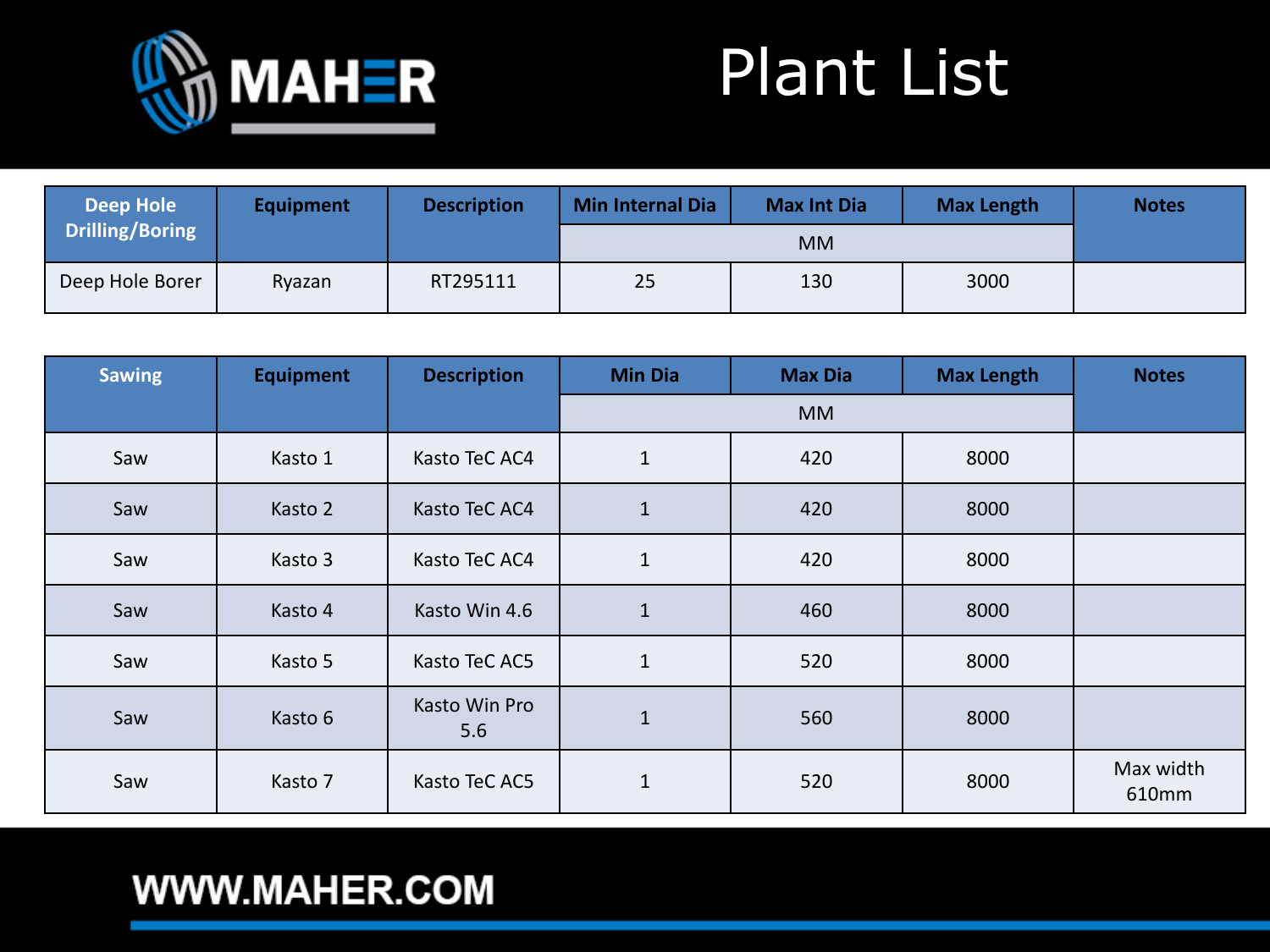

| <b>EDM</b>  | <b>Equipment</b> | <b>Description</b> | <b>Min Dia</b> | <b>Max Dia</b> | <b>Max Length</b> | <b>Notes</b>                           |
|-------------|------------------|--------------------|----------------|----------------|-------------------|----------------------------------------|
|             |                  |                    |                | <b>MM</b>      |                   |                                        |
| Wire Eroder | Fanuc            | A-C600iA           | 600            | 400            | 310               | Max workpiece (mm)<br>1050 x 820 x 300 |

| <b>Inspection</b> | <b>Equipment</b> | <b>Description</b>   | <b>Min Dia</b>   | <b>Max Dia</b>       | <b>Max Length</b> | <b>Notes</b>        |
|-------------------|------------------|----------------------|------------------|----------------------|-------------------|---------------------|
|                   |                  |                      |                  | <b>MM</b>            |                   |                     |
| <b>CMM</b>        | Mitutoyo         | Crysta Apex<br>S7106 | Max x travel 705 | Max Y travel<br>1005 | Max Z travel 605  |                     |
| <b>CMM</b>        | Mitutoyo         | Crysta Apex<br>S7106 | Max x travel 705 | Max Y travel<br>1005 | Max Z travel 605  | With Angled<br>Head |
| <b>CMM</b>        | Mitutoyo         | Crysta Apex<br>S544  | Max x travel 500 | Max Y travel 400     | Max Z travel 400  |                     |
| Form-Tracer       | Jenoptik         | Waveline C8000       | Max x travel 800 |                      | Max Z travel 60   |                     |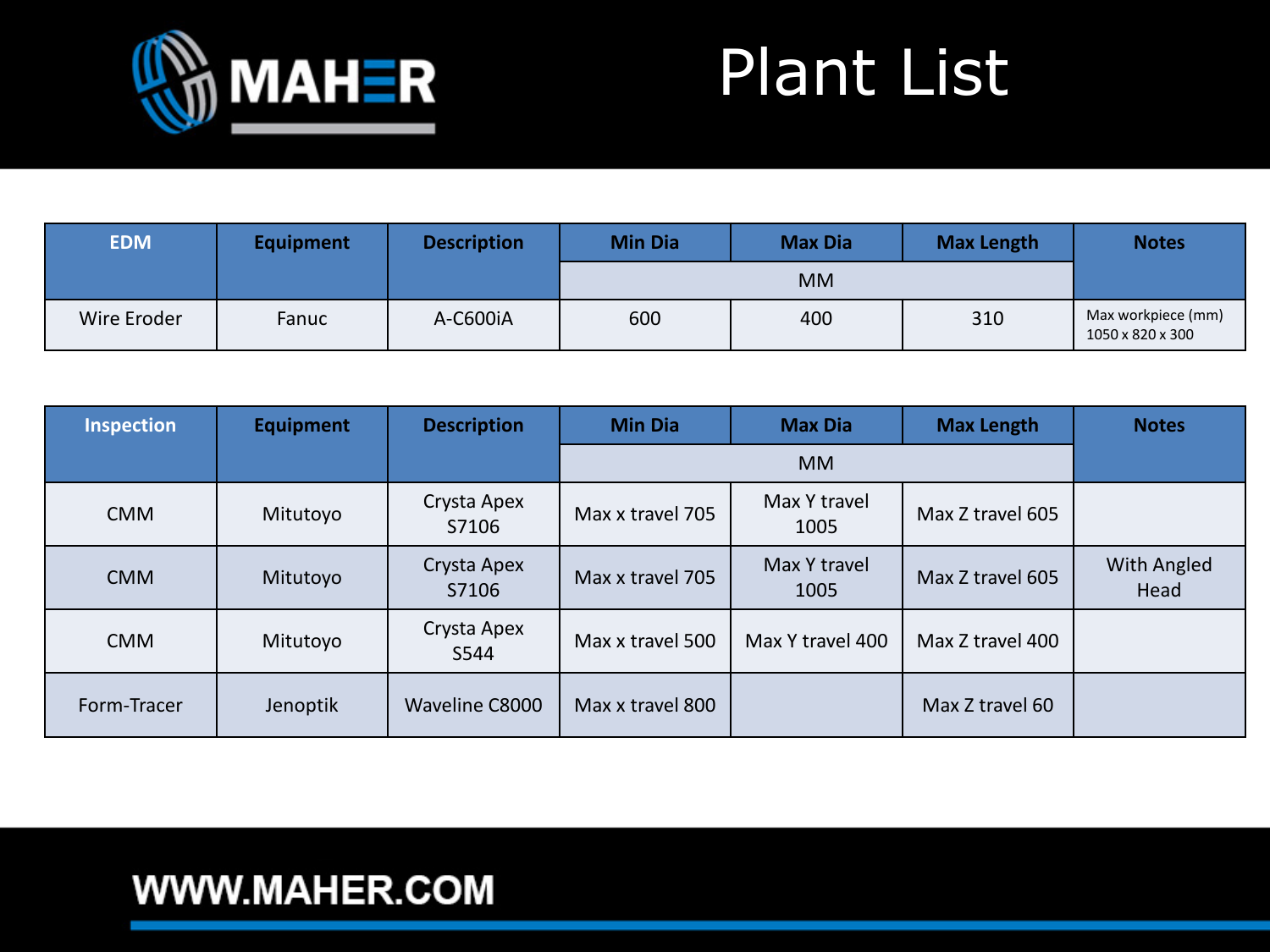

| <b>Turning &amp;</b>                | <b>Equipment</b> | <b>Description</b> | <b>Min Dia</b> | <b>Max Dia</b> | <b>Max Length</b> | <b>Notes</b>                    |
|-------------------------------------|------------------|--------------------|----------------|----------------|-------------------|---------------------------------|
| Mill/Turn                           |                  |                    |                | <b>MM</b>      |                   |                                 |
| 2 axis CNC<br><b>Turning Centre</b> | Mazak            | Nexus 250-II M     | 10             | 380            | 504               | C-Axis Mill-Turn                |
| 2 axis CNC<br><b>Turning Centre</b> | Okuma            | Genos L300-M       | 10             | 300            | 450               | C-Axis Mill-Turn                |
| 2 axis CNC<br><b>Turning Lathe</b>  | Doosan           | 480 XL             | 30             | 650            | 3000              | 70 Bar High<br>pressure coolant |
| 2 axis CNC<br><b>Turning Lathe</b>  | Mazak            | ST60               | 50             | 710            | 4000              |                                 |
| 2 axis CNC<br><b>Turning Lathe</b>  | Doosan           | GT2600             | 10             | 460            | 658               |                                 |
| 2 axis CNC<br><b>Turning Lathe</b>  | Doosan           | GT2600             | 10             | 460            | 658               |                                 |
| 2 axis CNC<br><b>Turning Lathe</b>  | <b>XYZ</b>       | <b>VL555</b>       | 10             | 350            | 900               |                                 |
| 2 axis CNC<br><b>Turning Lathe</b>  | <b>XYZ</b>       | SLX555 x 3m        | 10             | 560            | 3000              | Steady $76 -$<br>300mm          |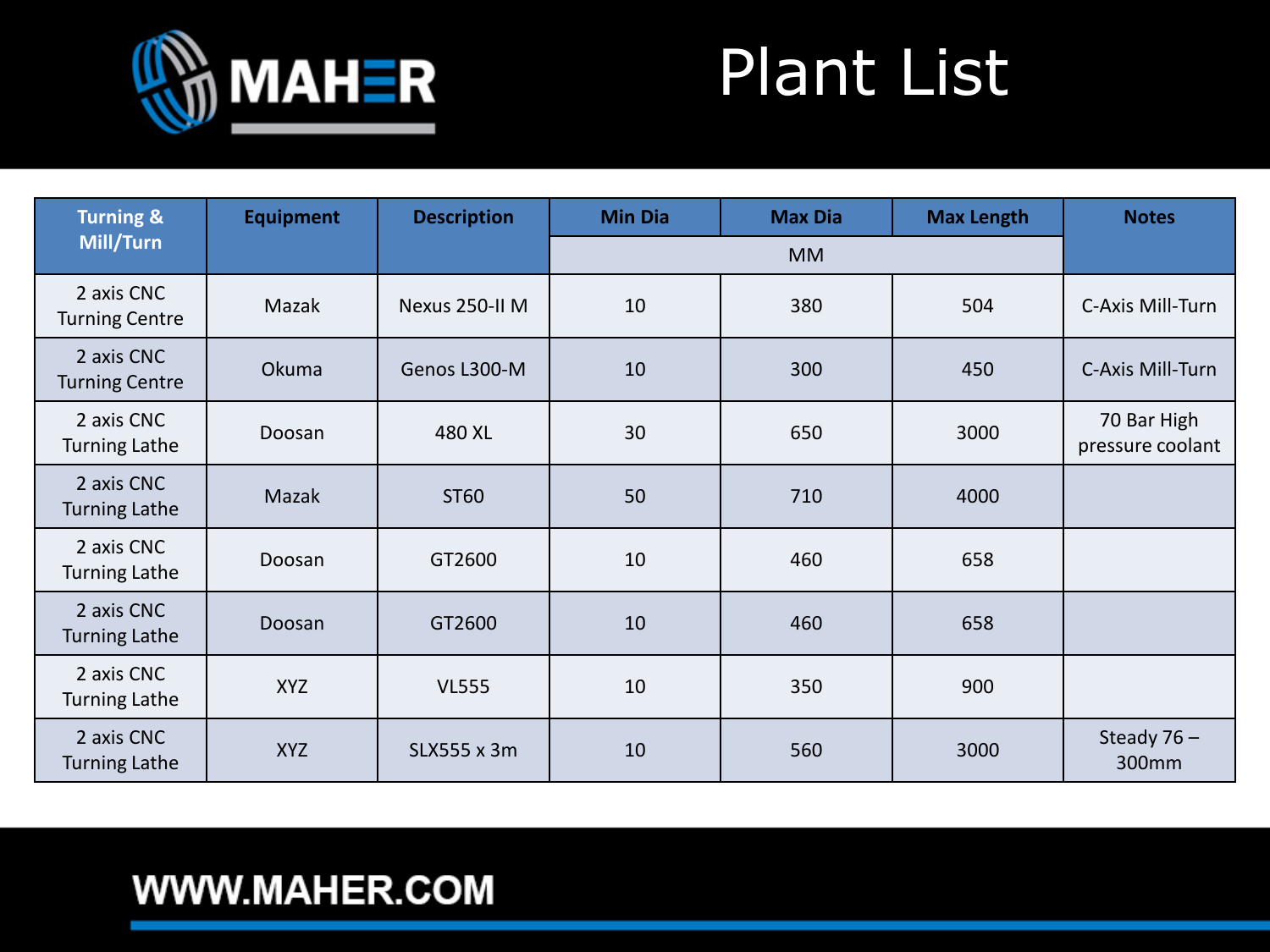

| <b>Turning &amp;</b>           | <b>Equipment</b> | <b>Description</b> | <b>Min Dia</b> | <b>Max Dia</b> | <b>Max Length</b> | <b>Notes</b>                                |
|--------------------------------|------------------|--------------------|----------------|----------------|-------------------|---------------------------------------------|
| Mill/Turn                      |                  |                    |                | <b>MM</b>      |                   |                                             |
| <b>Manual Turning</b><br>Lathe | <b>Broadbent</b> |                    | 150            | 1000           | 4800              | Turning and<br>Trepanning                   |
| Twin Spindle<br>Turn-Mill      | Okuma            | Multus B300II-W    | 10             | 320            | 600               | Twin spindle -60<br>tools- Mill and<br>Turn |

| <b>Honing</b>           | <b>Equipment</b> | <b>Description</b> | <b>Min Dia</b> | <b>Max Dia</b> | <b>Max Length</b> | <b>Notes</b>                |
|-------------------------|------------------|--------------------|----------------|----------------|-------------------|-----------------------------|
|                         |                  |                    |                | <b>MM</b>      |                   |                             |
| Horizontal CNC<br>Honer | Delapena         | E2000              | 10             | 150            | 300               | Set up to Hone<br>Ø47-Ø48mm |
| Horizontal CNC<br>Honer | Delapena         | E2000              | 10             | 150            | 300               | Set up to Hone<br>Ø47-Ø48mm |